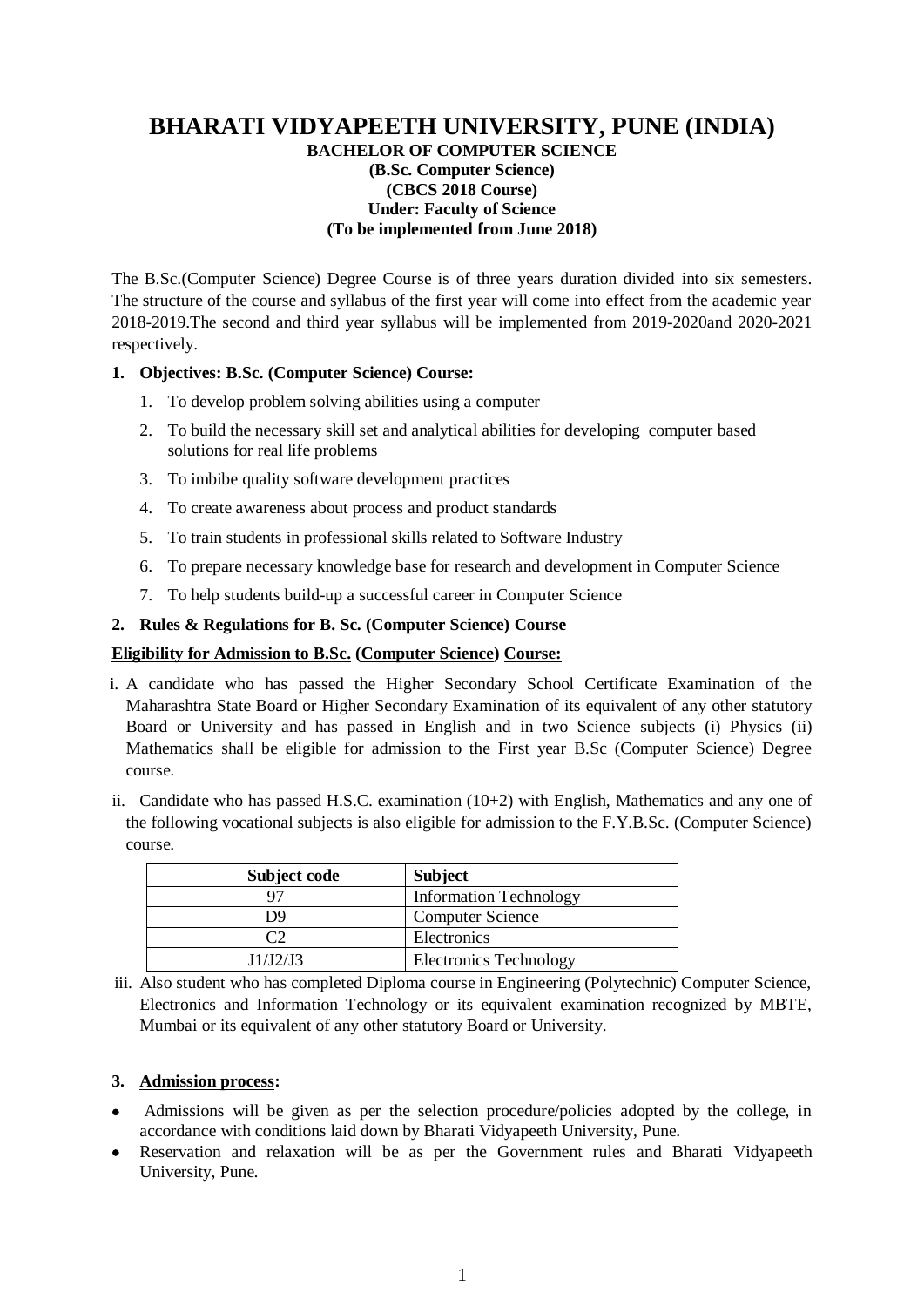## **4. Intake Capacity:**

Intake capacity of the students for this course at the entry level will be 80 per year.

# **5. Course Structure of B.Sc. (Computer Science) Degree Programme and scheme of credits**

| Course                          | <b>Semester</b>         | <b>Credits</b>                                   | <b>Total of</b><br><b>Semester</b> | <b>Grant Total of</b><br>the year |  |  |
|---------------------------------|-------------------------|--------------------------------------------------|------------------------------------|-----------------------------------|--|--|
|                                 |                         | Theory (Core) - $18$                             |                                    |                                   |  |  |
|                                 | I                       | Practical $-06$                                  |                                    |                                   |  |  |
|                                 |                         | Theory(Elective) $-06$                           | 30                                 |                                   |  |  |
| F.Y.B.Sc. (Computer<br>Science) |                         | Theory (Core) - $18$                             |                                    | 62                                |  |  |
|                                 | $\mathbf{I}$            | Practical $-06$                                  |                                    |                                   |  |  |
|                                 |                         | $Electric -06$                                   | 32                                 |                                   |  |  |
|                                 |                         | <b>SEC-02</b>                                    |                                    |                                   |  |  |
|                                 |                         | Theory (Core) $-24$                              |                                    |                                   |  |  |
| S.Y.B.Sc. (Computer             | $\mathbf{III}$          | Practical $-06$                                  | 36                                 |                                   |  |  |
|                                 |                         | Theory(Elective) $-04$                           |                                    |                                   |  |  |
|                                 |                         | $SEC-02$                                         |                                    | 70                                |  |  |
| Science)                        |                         | Theory (Core) $-24$                              |                                    |                                   |  |  |
|                                 | IV                      | Practical-06                                     | 34                                 |                                   |  |  |
|                                 |                         | Theory(Elective) -04                             |                                    |                                   |  |  |
|                                 |                         | Theory (Core) -20                                |                                    |                                   |  |  |
|                                 |                         | Practical-06                                     |                                    |                                   |  |  |
|                                 | $\overline{\mathsf{V}}$ | Theory(Elective) -04                             |                                    |                                   |  |  |
| T.Y.B.Sc. (Computer             |                         | AECC-02                                          | 34                                 |                                   |  |  |
| Science)                        |                         | Mini Project -02                                 |                                    | 66                                |  |  |
|                                 |                         | Theory (Core) -20                                |                                    |                                   |  |  |
|                                 | VI                      | Practical-06                                     | 32                                 |                                   |  |  |
|                                 |                         | Theory(Elective) -04                             |                                    |                                   |  |  |
|                                 |                         | Mini Project -02                                 |                                    |                                   |  |  |
|                                 |                         | <b>Grand Total of the Course (All Semesters)</b> | $198(192+6)$                       | 198                               |  |  |

# **Course Structure and Scheme of Credits:**

# **6. Nature and Extent of B. Sc. (Computer Science):**

Bachelor of Science (Computer Science) is a general multidiscipline bachelor programme. The programme has a balanced emphasis on three science subjects, one of which is computer science. A student studying B.Sc. (Computer Science) is required to choose two other subjects from a pool of subjects, which include Mathematics, Statistics, and Electronics. Different institutions offer different choice of combinations of subjects. Most popular combination is Mathematics and Electronics, but there are also combinations like Statistics and Economics or Commerce and Economics along with Computer Science.

# **6.1 Aims of Bachelor of Science Program in Computer Science B.Sc.(Computer Science):**

The B.Sc. (Computer Science) program emphasizes problem solving in the context of algorithm development and software implementation and prepares students for effectively using modern computer systems in various applications. The curriculum provides required Computer Science courses such as Programming Languages, Data Structures, Computer Architecture and Organization, Algorithms, Database Systems, Operating Systems and Software Engineering; as well as elective courses in Data Mining, computer-based communication networks, distributed computing, Data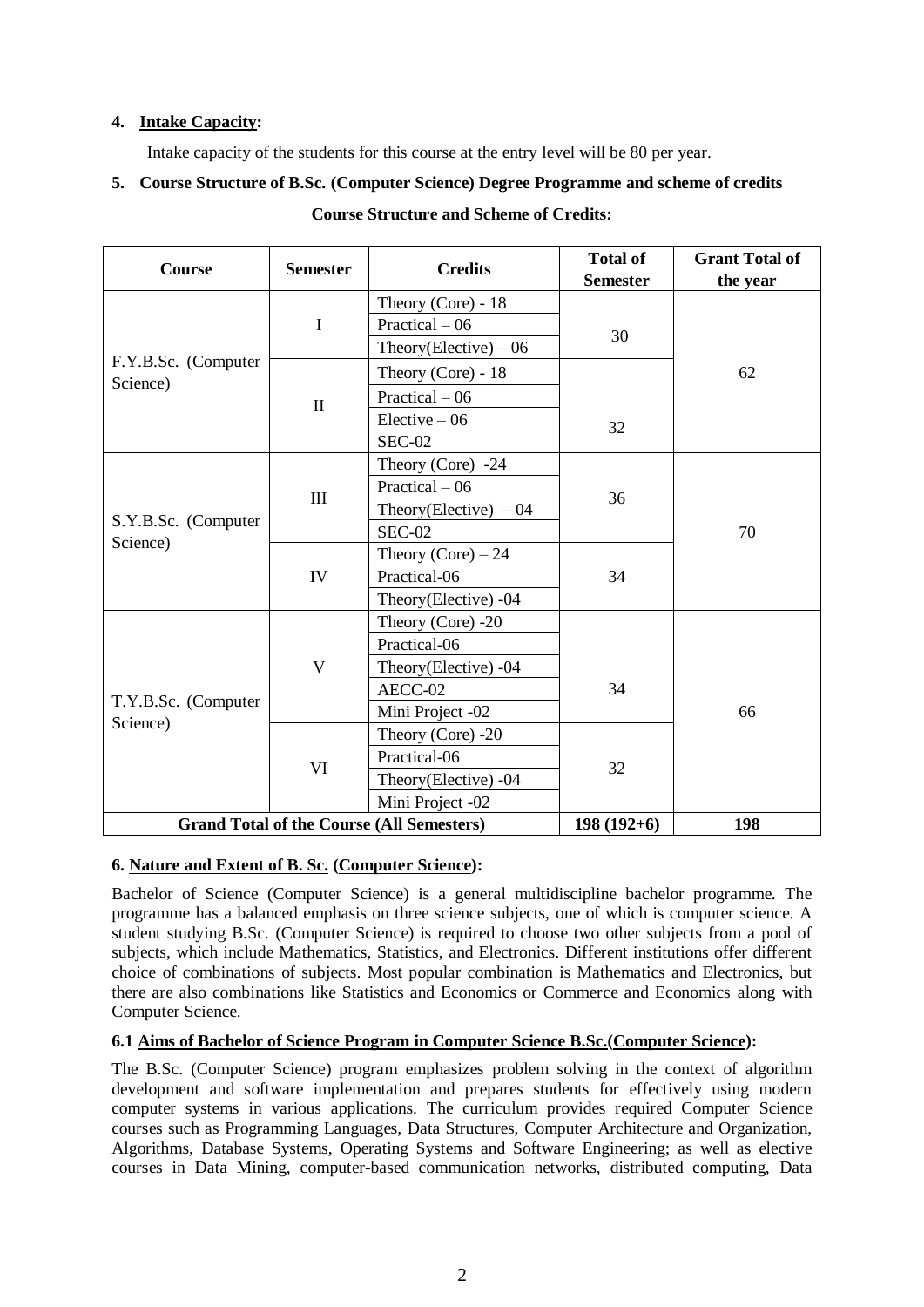Analytics, web technology, and other current topics in computer science. The main aim of this Bachelor's degree is to deliver a modern curriculum that will equip graduates with strong theoretical and practical backgrounds to enable them to excel in the workplace and to be lifelong learners. The purpose of the B.Sc. (Computer Science) are twofold:

- 1. to prepare the student for a position involving the design, development and implementation of computer software/hardware, and
- 2. to prepare the student for entry into a program of postgraduate study in Computer Science/Engineering and related fields

The B.Sc. (Computer Science) program focuses on the concepts and techniques used in the design and development of software systems. Students in this program explore the conceptual underpinnings of Computer Science, its fundamental algorithms, programming languages, operating systems and software engineering techniques. In addition, students choose from a rich set of electives that includes Data Analytics, , Cloud Computing, Data Mining and Data Warehousing and computer networks, among other topics. A generous allotment of free electives allows students to combine study in computer science with study in auxiliary fields to formulate a program that combines experiences across disciplines.

## **6.2 Graduate Attributes:**

Graduate Attributes (GA) are the qualities, skills and understandings that students should develop during their time with the HEI. These are qualities that also prepare graduates as agents of social good in future.

Graduate Attributes can be viewed as qualities in following subcategories:

- 1. Knowledge of the discipline
- 2. Creativity
- 3. Intellectual Rigour
- 4. Problem Solving and Design
- 5. Ethical Practices
- 6. Lifelong Learning
- 7. Communication and Social Skills

Among these attributes, categories attributes under Knowledge of the Discipline are specific to a programme of study.

#### **Knowledge of Discipline of Computer Science:**

Knowledge of a discipline is defined as command of a discipline to enable a smooth transition and contribution to professional and community settings. This Graduate Attribute describes the capability of demonstrating comprehensive and considered knowledge of a discipline. It enables students to evaluate and utilize information and apply their disciplinary knowledge and their professional skills in the workplace.

#### **Creativity:**

Creativity is a skill that underpins most activities, although this may be less obvious in some disciplines. Students are required to apply imaginative and reflective thinking to their studies. Students are encouraged to look at the design or issue through differing and novel perspectives. Creativity allows the possibility of a powerful shift in outlook and enables students to be open to thinking about different concepts and ideas.

#### **Intellectual Rigour:**

Intellectual Rigour is the commitment to excellence in all scholarly and intellectual activities, including critical judgement. The students are expected in having clarity in thinking. This capability involves engaging constructively and methodically when exploring ideas, theories and philosophies. It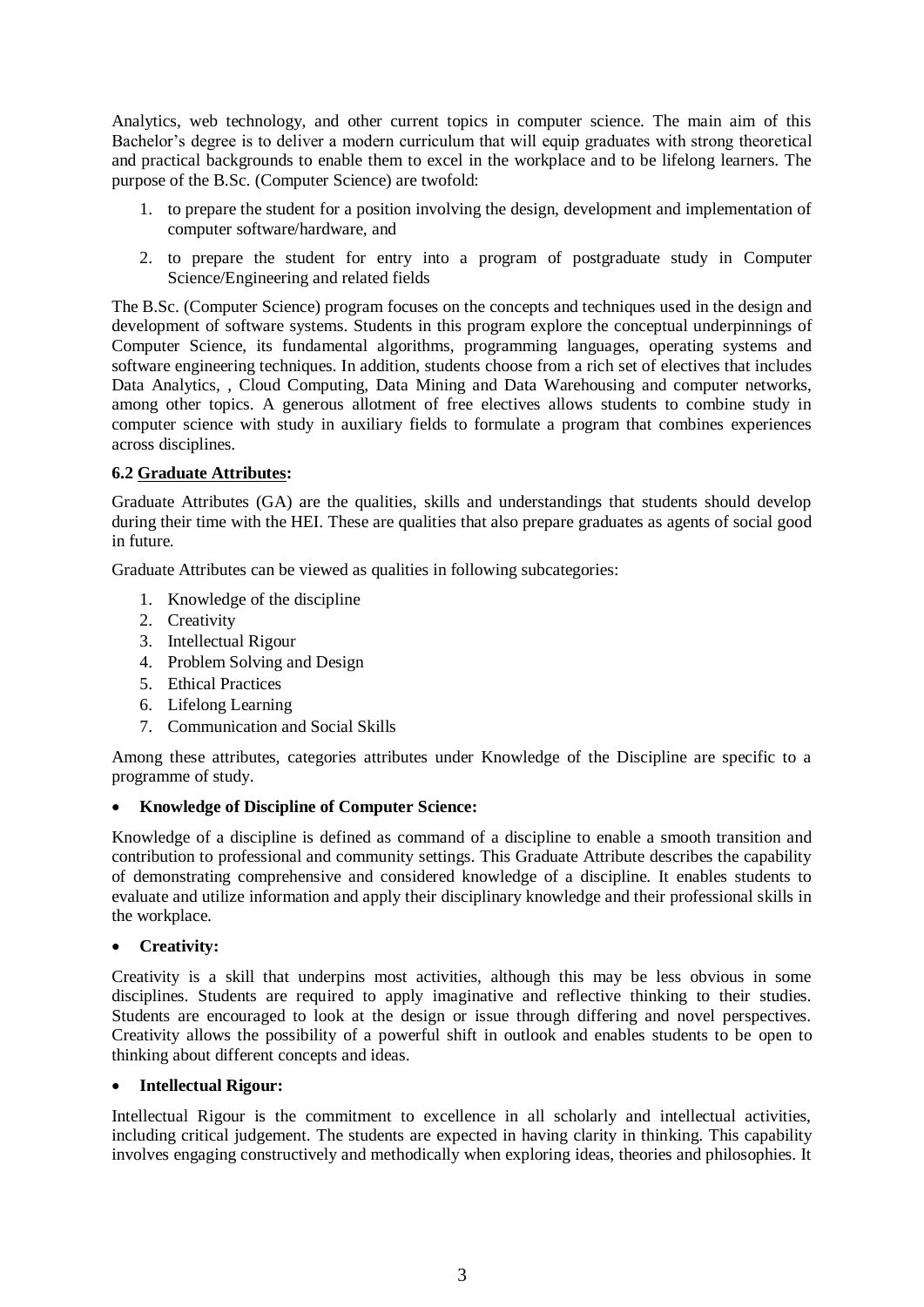also relates to the ability to analyse and construct knowledge with depth, insight and intellectual maturity.

#### **Problem Solving and Design:**

Problem solving skills empower students not only within the context of their programmes, but also in their personal and professional lives. Many employers cite good problem solving skills as a desired attribute that they would like graduates to bring to the workplace. With an ability to seek out and identify problems, effective problem solvers are able to actively engage with a situation, think creatively, to consider different perspectives to address identified challenge, to try out possible solutions and subsequently evaluate results as a way to make decisions. Through this process they can consolidate new and emergent knowledge and develop a deeper understanding of their subject discipline.

#### **Ethical Practices:**

Ethical practice is a key component of professionalism and needs to be instilled in curricula across courses. When operating ethically, graduates are aware that we live in a diverse society with many competing points of view. Ethical behaviour involves tolerance and responsibility. It includes being open-minded about cultural diversity, linguistic difference, and the complex nature of our world. It also means behaving appropriately towards colleagues and the community and being sensitive to local and global social justice issues.

#### **Life-Long Learning:**

The skill of being a lifelong learner means a graduate is open, curious, willing to investigate, and consider new knowledge and ways of thinking. This flexibility of mind means they are always amenable to new ideas and actively seek out new ways of learning or understanding the world.

#### **Communication and Social Skills:**

The ability to communicate clearly and to work well in a team setting is critical to sustained and successful employment. Good communication and social skills involve the ability to listen to, as well as clearly express, information back to others in a variety of ways - oral, written, and visual - using a range of technologies.

#### **Self-Management:**

Graduates must have capabilities for self-organisation, self-review, personal development and lifelong learning.

## **6.3 List of Graduate Attributes for B.Sc. (Computer Science):**

Afore-mentioned GAs can be summarized in the following manner.

- A commitment to excellence in all scholarly and intellectual activities, including critical judgement
- Ability to think carefully, deeply and with rigour when faced with new knowledge and arguments.
- Ability to engage constructively and methodically when exploring ideas, theories and philosophies
- Ability to consider other points of view and make a thoughtful argument
- Ability to develop creative and effective responses to intellectual, professional and social challenges
- Ability to apply imaginative and reflective thinking to their studies
- Commitment to sustainability and high ethical standards in social and professional practices.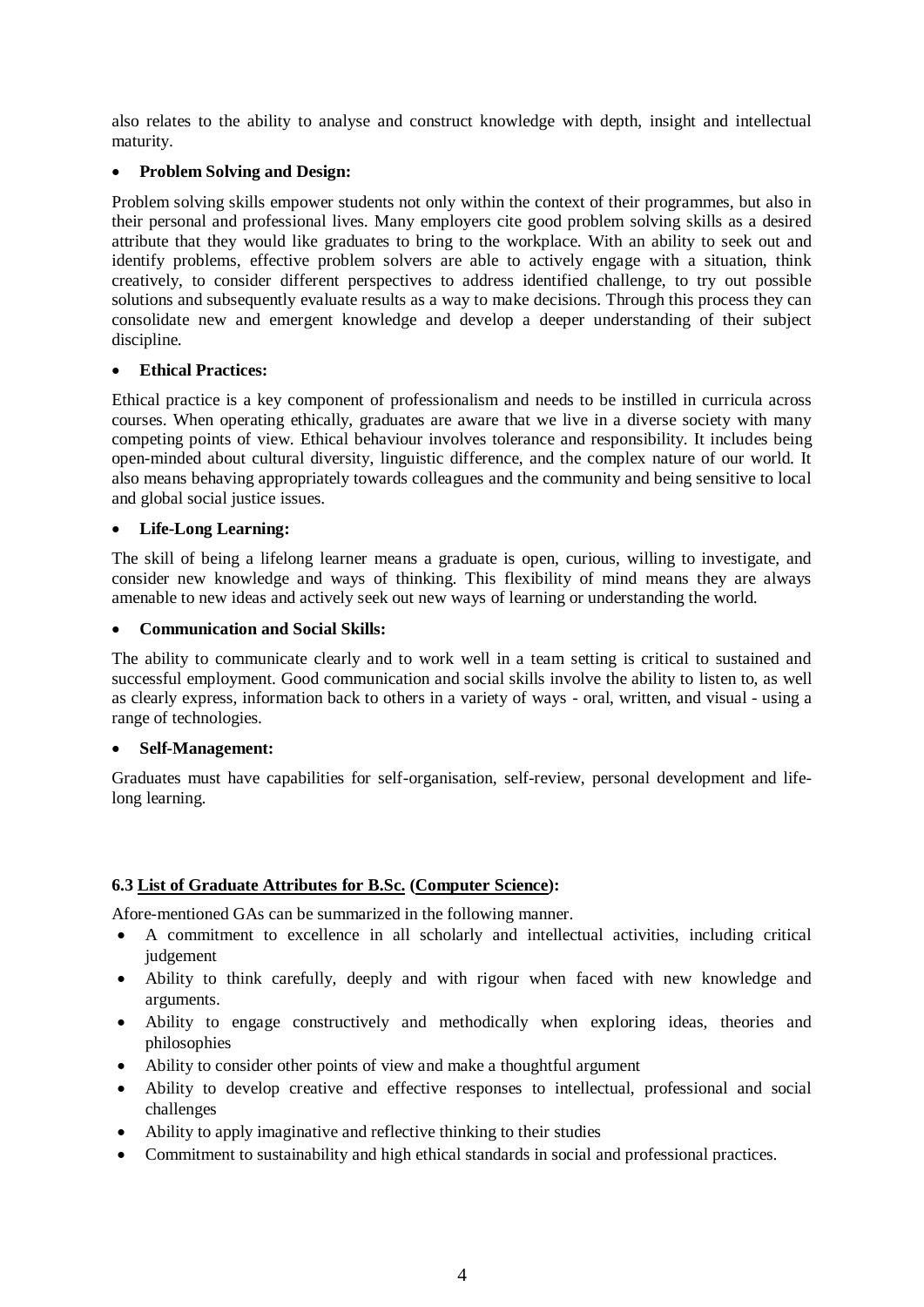- To be open-minded about cultural diversity, linguistic difference, and the complex nature of our world
- Ability to be responsive to change, to be inquiring and reflective in practice, through information literacy and autonomous, self-managed learning.
- Ability to communicate and collaborate with individuals, and within teams, in professional and community settings
- Ability to communicates effectively, comprehending and writing effective reports and design documentation, summarizing information, making effective oral presentations and giving and receiving clear oral instructions
- Ability to demonstrates competence in the practical art of computing in by showing in design an understanding of the practical methods, and using modern design tools competently for complex real-life IT problems
- Ability to use a range of programming languages and tools to develop computer programs and systems that are effective solutions to problems.
- Ability to understand, design, and analyse precise specifications of algorithms, procedures, and interaction behaviour.
- Ability to apply mathematics, logic, and statistics to the design, development, and analysis of software systems
- Ability to be equipped with a range of fundamental principles of Computer Science that will provide the basis for future learning and enable them to adapt to the constant rapid development of the field.
- Ability of working in teams to build software systems.
- Ability to identify and to apply relevant problem-solving methodologies
- Ability to design components, systems and/or processes to meet required specifications
- Ability to synthesise alternative/innovative solutions, concepts and procedures
- Ability to apply decision making methodologies to evaluate solutions for efficiency, effectiveness and sustainability
- A capacity for self-reflection and a willingness to engage in self-appraisal
- Open to objective and constructive feedback from supervisors and peers
- Able to negotiate difficult social situations, defuse conflict and engage positively in purposeful debate.

## **6.4 Qualification Descriptor for B.Sc. (Computer Science):**

On completion of B.Sc. (Computer Science), the expected learning outcomes that a student should be able to demonstrate are the following:

- Fundamental understanding of the principles of Computer Science and its connections with other disciplines
- Procedural knowledge that creates different types of professionals related to Computer Science, including research and development, teaching and industry, government and public service;
- Skills and tools in areas related to computer science and current developments in the academic field of study.
- Use knowledge, understanding and skills required for identifying problems and issues, collection of relevant quantitative and/or qualitative data drawing on a wide range of sources, and their application, analysis and evaluation using methodologies as appropriate to Computer Science for formulating solutions
- Communicate the results of studies undertaken in Computer Science accurately in a range of different contexts using the main concepts, constructs and techniques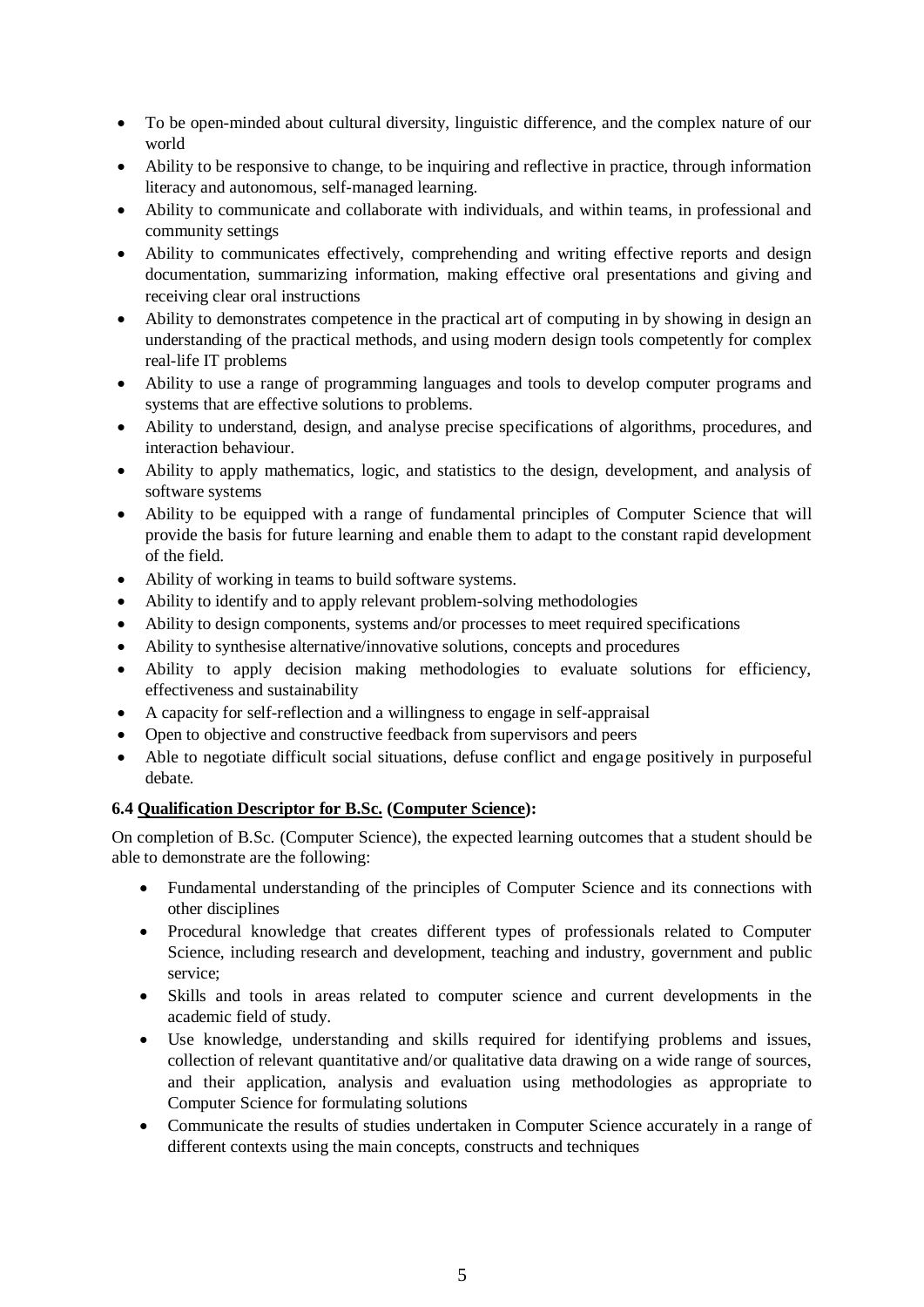- Meet one's own learning needs, drawing on a range of current research and development work and professional materials
- Apply Computer Science knowledge and transferable skills to new/unfamiliar contexts,
- Demonstrate subject-related and transferable skills that are relevant to industry and employment opportunities.

## **6.5 Programme Learning Outcomes for B.Sc. (Computer Science):**

The Bachelor of Science (Computer Science) program enables students to attain, by the time of graduation:

- demonstrate the aptitude of Computer Programming and Computer based problem-solving skills
- display the knowledge of appropriate theory, practices and tools for the specification, design, implementation
- ability to learn and acquire knowledge through online courses available at different MOOC Providers
- ability to link knowledge of Computer Science with other two chosen auxiliary disciplines of study
- display ethical code of conduct in usage of Internet and Cyber systems
- ability to pursue higher studies of specialization and to take up technical employment
- ability to formulate, to model, to design solutions, procedure and to use software tools to solve real world problems and evaluate
- ability to operate, manage, deploy, configure computer network, hardware, software operation of an organization
- ability to present result using different presentation tools.
- Ability to appreciate emerging technologies and tools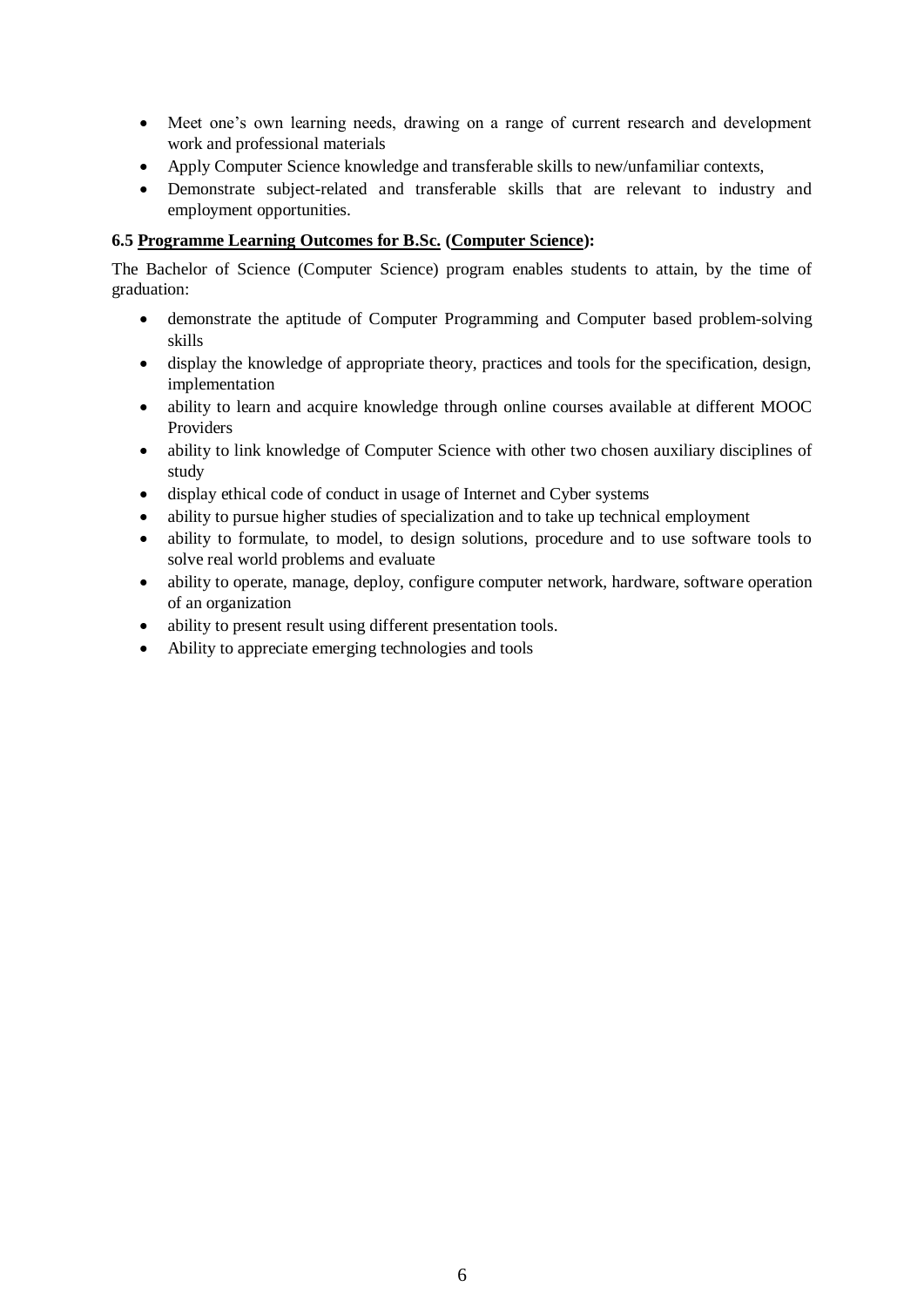| Subject  | Code             | Title of the paper              | Hrs/ | Credits | Exam       | <b>Maximum Marks</b> |                  |     |
|----------|------------------|---------------------------------|------|---------|------------|----------------------|------------------|-----|
| Type     |                  |                                 | Week |         | <b>Hrs</b> | Continuous           | University Total |     |
|          |                  |                                 |      |         |            | Internal             | Examination      |     |
|          |                  |                                 |      |         |            | Assessment           |                  |     |
|          | $CS -11$         | Introduction to                 | 03   | 03      | 03         | 40                   | 60               | 100 |
|          |                  | <b>RDBMS</b>                    |      |         |            |                      |                  |     |
|          | $CS -12$         | Programming in C - I            | 03   | 03      | 03         | 40                   | 60               | 100 |
|          | $CS -13$         | Mathematical                    | 03   | 03      | 03         | 40                   | 60               | 100 |
|          |                  | Foundation of                   |      |         |            |                      |                  |     |
|          |                  | <b>Computer Science</b>         |      |         |            |                      |                  |     |
|          | $CS -14$         | Algebra -I                      | 03   | 03      | 03         | 40                   | 60               | 100 |
| Core     | $CS -15$         | Principles of Analog            | 03   | 03      | 03         | 40                   | 60               | 100 |
| Courses  |                  | Electronics - I                 |      |         |            |                      |                  |     |
|          | $CS-16$          | Principles of Digital           | 03   | 03      | 03         | 40                   | 60               | 100 |
|          |                  | Electronics -I                  |      |         |            |                      |                  |     |
|          | CS <sub>PI</sub> | <b>Computer Science</b>         | 04   | 02      | 03         | 40                   | 60               | 100 |
|          |                  | Practical - I                   |      |         |            |                      |                  |     |
|          | CS PII           | <b>Computer Science</b>         | 04   | 02      | 03         | 40                   | 60               | 100 |
|          |                  | Practical - II                  |      |         |            |                      |                  |     |
|          | CS EI            | <b>Electronics Practical -I</b> | 04   | 02      | 03         | 40                   | 60               | 100 |
|          |                  | Any Two from the following:     |      |         |            |                      |                  |     |
|          | $CS -17$         | <b>Computer Oriented</b>        | 03   | 03      | 03         | 40                   | 60               | 100 |
|          |                  | <b>Statistical Techniques -</b> |      |         |            |                      |                  |     |
| Elective |                  |                                 |      |         |            |                      |                  |     |
| Courses  | $CS-18$          | Compulsory English -I           | 03   | 03      | 03         | 40                   | 60               | 100 |
|          | $CS-19$          | Elementary                      | 03   | 03      | 03         | 40                   | 60               | 100 |
|          |                  | Algorithmics                    |      |         |            |                      |                  |     |

**F.Y.B.Sc. (Computer Science): Semester I (From the Academic Year 2018-19)**

# **F.Y.B.Sc. (Computer Science): Semester II (From the Academic Year 2018-19)**

| Subject | Code          | Title of the paper        | Hrs/ | Credits | Exam       | <b>Maximum Marks</b> |            |       |
|---------|---------------|---------------------------|------|---------|------------|----------------------|------------|-------|
| Type    |               |                           | Week |         | <b>Hrs</b> | Continuous           | University | Total |
|         |               |                           |      |         |            | Internal             | Examinatio |       |
|         |               |                           |      |         |            | Assessment           | n          |       |
|         | $CS -21$      | RDBMS using oracle        | 03   | 03      | 03         | 40                   | 60         | 100   |
|         | $CS -22$      | Programming in C - II.    | 03   | 03      | 03         | 40                   | 60         | 100   |
|         | $CS - 23$     | <b>Graph Theory</b>       | 03   | 03      | 03         | 40                   | 60         | 100   |
|         | $CS -24$      | Algebra-II                | 03   | 03      | 03         | 40                   | 60         | 100   |
|         | $CS -25$      | Principles of Analog      | 03   | 03      | 03         | 40                   | 60         | 100   |
|         |               | Electronics - II          |      |         |            |                      |            |       |
| Core    | $CS -26$      | Principles of Digital     | 03   | 03      | 03         | 40                   | 60         | 100   |
| Courses |               | Electronics -II           |      |         |            |                      |            |       |
|         | CS            | <b>Computer Science</b>   | 04   | 02      | 03         | 40                   | 60         | 100   |
|         | PIII          | Practical - III           |      |         |            |                      |            |       |
|         | CS            | <b>Computer Science</b>   | 04   | 02      | 03         | 40                   | 60         | 100   |
|         | <b>PIV</b>    | Practical - IV            |      |         |            |                      |            |       |
|         | <b>CS EII</b> | Electronics Practical -II | 04   | 02      | 03         | 40                   | 60         | 100   |
|         |               |                           |      |         |            |                      |            |       |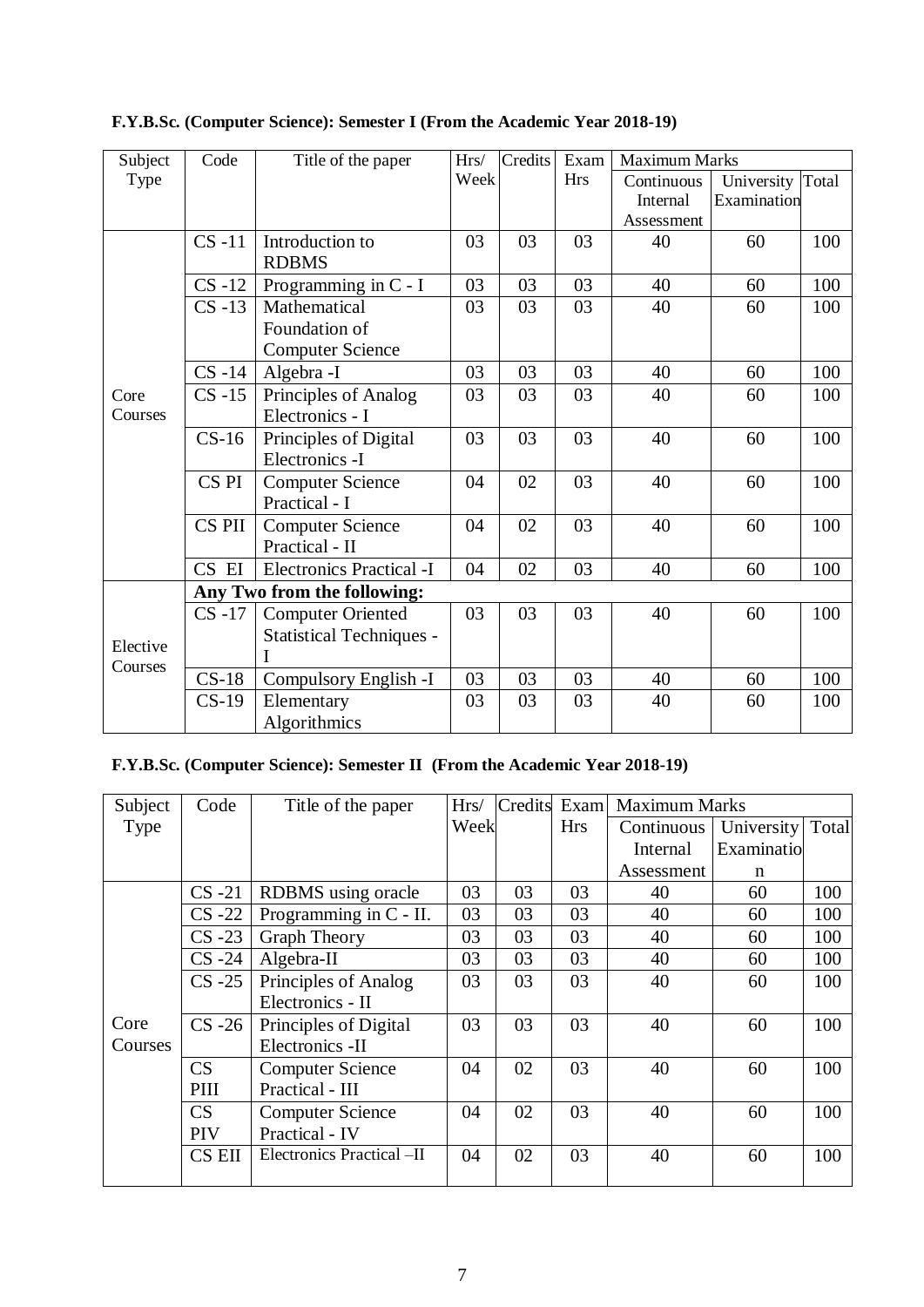| Subject      | Code        | Title of the paper                             | Hrs/ | Credits | Exam       | <b>Maximum Marks</b> |            |       |
|--------------|-------------|------------------------------------------------|------|---------|------------|----------------------|------------|-------|
| Type         |             |                                                | Week |         | <b>Hrs</b> | Continuous           | University | Total |
|              |             |                                                |      |         |            | Internal             | Examinatio |       |
|              |             |                                                |      |         |            | Assessment           | n          |       |
|              |             | Any Two from the following:                    |      |         |            |                      |            |       |
| Elective     | $CS -27$    | <b>Computer Oriented</b>                       | 03   | 03      | 03         | 40                   | 60         | 100   |
|              |             | <b>Statistical Techniques - II</b>             |      |         |            |                      |            |       |
| Courses      | $CS-28$     | Compulsory English -II                         | 03   | 03      | 03         | 40                   | 60         | 100   |
|              | $CS-29$     | <b>Operating Environment</b>                   | 03   | 03      | 03         | 40                   | 60         | 100   |
|              |             | This paper is compulsory for all the students: |      |         |            |                      |            |       |
| <b>Skill</b> | <b>UGSE</b> | <b>HTML</b> Programming                        | 02   | 02      | 03         | 20                   | 30         | 50    |
| Enhanc       | $C-21$      |                                                |      |         |            |                      |            |       |
| ement        |             |                                                |      |         |            |                      |            |       |
| course       |             |                                                |      |         |            |                      |            |       |

# **S.Y.B.Sc. (Computer Science): Semester III (From the Academic Year 2019-20)**

| Subject      | Code                        | Title of the paper                             | Hrs/ | Credits | Exam       | <b>Maximum Marks</b> |             |       |  |  |
|--------------|-----------------------------|------------------------------------------------|------|---------|------------|----------------------|-------------|-------|--|--|
| Type         |                             |                                                | Week |         | <b>Hrs</b> | Continuous           | University  | Total |  |  |
|              |                             |                                                |      |         |            | Internal             | Examination |       |  |  |
|              |                             |                                                |      |         |            | Assessment           |             |       |  |  |
|              | $CS -31$                    | <b>Object Oriented</b>                         | 04   | 04      | 03         | 40                   | 60          | 100   |  |  |
|              |                             | Programming with C++                           |      |         |            |                      |             |       |  |  |
|              | $CS -32$                    | Introduction to .Net                           | 04   | 04      | 03         | 40                   | 60          | 100   |  |  |
|              |                             | using C#                                       |      |         |            |                      |             |       |  |  |
|              | $CS -33$                    | Linear Algebra                                 | 04   | 04      | 03         | 40                   | 60          | 100   |  |  |
|              | $CS -34$                    | <b>Computer Oriented</b>                       | 04   | 04      | 03         | 40                   | 60          | 100   |  |  |
|              |                             | <b>Numerical Methods</b>                       |      |         |            |                      |             |       |  |  |
| Core         | $CS -35$                    | Digital systems and                            | 04   | 04      | 03         | 40                   | 60          | 100   |  |  |
| Courses      |                             | Microprocessors                                |      |         |            |                      |             |       |  |  |
|              | $CS -36$                    | Principles of                                  | 04   | 04      | 03         | 40                   | 60          | 100   |  |  |
|              |                             | Communication                                  |      |         |            |                      |             |       |  |  |
|              | CS <sub>PV</sub>            | <b>Computer Science</b>                        | 04   | 02      | 03         | 40                   | 60          | 100   |  |  |
|              |                             | Practical - V                                  |      |         |            |                      |             |       |  |  |
|              | CS                          | <b>Computer Science</b>                        | 04   | 02      | 03         | 40                   | 60          | 100   |  |  |
|              | <b>PVI</b>                  | Practical - VI                                 |      |         |            |                      |             |       |  |  |
|              | CS                          | Electronics Practical -                        | 04   | 02      | 03         | 40                   | 60          | 100   |  |  |
|              | <b>EIII</b>                 | III                                            |      |         |            |                      |             |       |  |  |
|              | Any One from the following: |                                                |      |         |            |                      |             |       |  |  |
| Elective     | $CS -37$                    | Cloud Computing - I                            | 04   | 04      | 03         | 40                   | 60          | 100   |  |  |
| Courses      | $CS - 38$                   | Data warehousing and                           | 04   | 04      | 03         | 40                   | 60          | 100   |  |  |
|              |                             | data mining-I                                  |      |         |            |                      |             |       |  |  |
| <b>Skill</b> |                             | This paper is compulsory for all the students: |      |         |            |                      |             |       |  |  |
| Enhanc       | <b>UGSE</b>                 | Programming in                                 | 02   | 02      | 02         | 20                   | 30          | 50    |  |  |
| ement        | $C-31$                      | Python                                         |      |         |            |                      |             |       |  |  |
| Course       |                             |                                                |      |         |            |                      |             |       |  |  |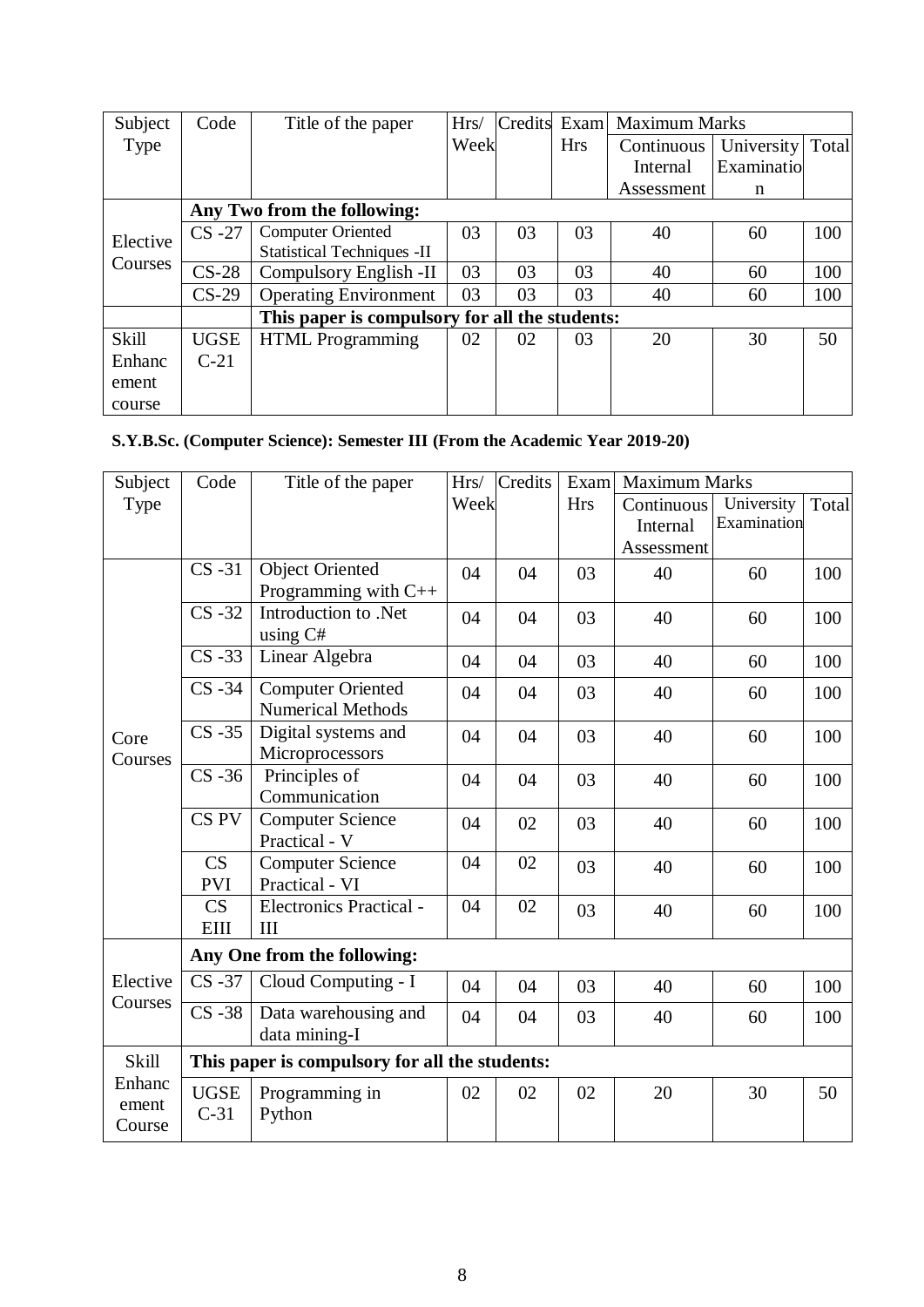| Subject             | Code         | Title of the paper                     | Hrs/ | Credits | Exam       | <b>Maximum Marks</b> |             |       |
|---------------------|--------------|----------------------------------------|------|---------|------------|----------------------|-------------|-------|
| Type                |              |                                        | Week |         | <b>Hrs</b> | Continuous           | University  | Total |
|                     |              |                                        |      |         |            | <b>Internal</b>      | Examinatio  |       |
|                     |              |                                        |      |         |            | Assessment           | $\mathbf n$ |       |
|                     | $CS -41$     | Data Structures using                  | 04   | 04      | 03         | 40                   | 60          | 100   |
|                     |              | $C++$                                  |      |         |            |                      |             |       |
|                     | $CS -42$     | ASP.Net                                | 04   | 04      | 03         | 40                   | 60          | 100   |
|                     | $CS -43$     | <b>Computational Geometry</b>          | 04   | 04      | 03         | 40                   | 60          | 100   |
|                     | $CS -44$     | <b>Optimization Techniques</b>         | 04   | 04      | 03         | 40                   | 60          | 100   |
| Core                | $CS -45$     | 8051 Microcontroller                   | 04   | 04      | 03         | 40                   | 60          | 100   |
| Courses             | $CS -46$     | <b>Analog Systems</b>                  | 04   | 04      | 03         | 40                   | 60          | 100   |
|                     | CS           | <b>Computer Science</b>                | 04   | 02      | 03         | 40                   | 60          | 100   |
|                     | <b>PVII</b>  | Practical - VII                        |      |         |            |                      |             |       |
|                     | CS           | <b>Computer Science</b>                | 04   | 02      | 03         | 40                   | 60          | 100   |
|                     | <b>PVIII</b> | Practical - VIII                       |      |         |            |                      |             |       |
|                     | CS           | <b>Electronics Practical -IV</b>       | 04   | 02      | 03         | 40                   | 60          | 100   |
|                     | <b>EIV</b>   |                                        |      |         |            |                      |             |       |
|                     |              | Any One from the following:            |      |         |            |                      |             |       |
| Elective<br>Courses | $CS -47$     | Cloud Computing -II                    | 04   | 04      | 03         | 40                   | 60          | 100   |
|                     | $CS -48$     | Data warehousing and<br>data mining-II | 04   | 04      | 03         | 40                   | 60          | 100   |

**S.Y.B.Sc. (Computer Science): Semester IV (From the Academic Year 2019-20)**

#### **Environment Studies**

As per the order of Honourable Supreme Court of India, this course is compulsory for every undergraduate student. The college is implementing this module course in Environment Studies in the second year of all degree courses. There will be 50 lectures for this course. The examination will be conducted at the end of Semester IV and will carry 50 marks. These marks will be converted into the grades accordingly. These grades will be mentioned in the degree marksheet. If any student fails in this course, the result of his/her degree course will be withheld by the university.

#### **T.Y.B.Sc(Computer Science): Semester V (From the Academic Year 2020-21)**

|                             |                                                                                                                      |    |            | <b>Maximum Marks</b> |             |       |
|-----------------------------|----------------------------------------------------------------------------------------------------------------------|----|------------|----------------------|-------------|-------|
|                             | Week                                                                                                                 |    | <b>Hrs</b> | Continuous           | University  | Total |
|                             |                                                                                                                      |    |            | Internal             | Examination |       |
|                             |                                                                                                                      |    |            | Assessment           |             |       |
| <b>System Programming</b>   | 04                                                                                                                   | 04 | 03         | 40                   | 60          | 100   |
| Internet Technologies-I     | 04                                                                                                                   | 04 | 03         | 40                   | 60          | 100   |
| <b>Theoretical Computer</b> | 04                                                                                                                   | 04 | 03         | 40                   | 60          | 100   |
| Science                     |                                                                                                                      |    |            |                      |             |       |
|                             | 04                                                                                                                   | 04 | 03         | 40                   | 60          | 100   |
| Software Engineering        | 04                                                                                                                   | 04 | 03         | 40                   | 60          | 100   |
| <b>Computer Science</b>     | 04                                                                                                                   | 02 | 03         | 40                   | 60          | 100   |
|                             | $CS -51$<br>$CS -52$<br>$CS -53$<br>Programming in JAVA-I<br>$CS -54$<br>$CS -55$<br><b>CS PIX</b><br>Practical - IX |    |            |                      |             |       |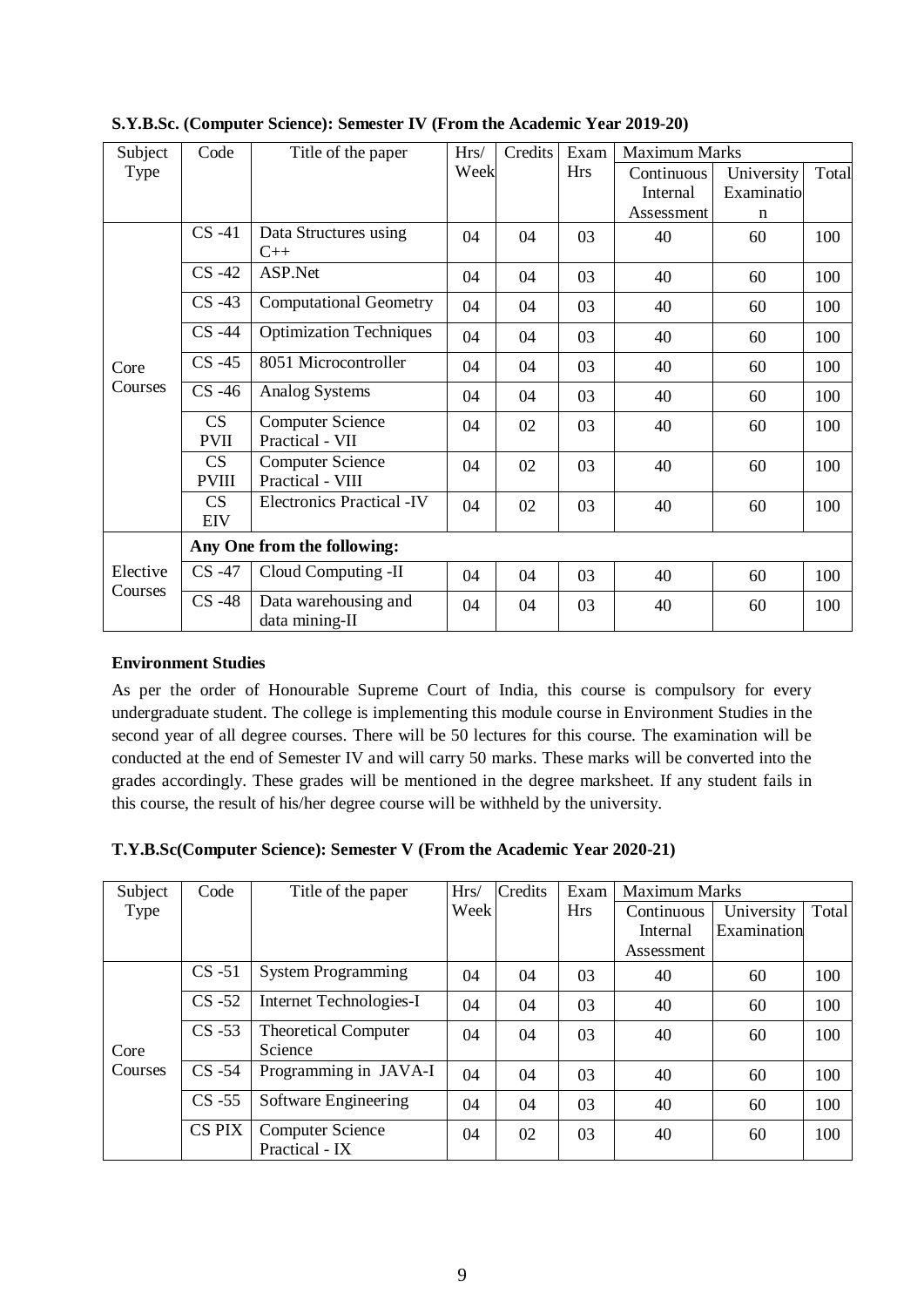| Subject              | Code                                           | Title of the paper                      | Credits<br>Exam<br>Hrs/ |    | <b>Maximum Marks</b> |            |             |       |  |
|----------------------|------------------------------------------------|-----------------------------------------|-------------------------|----|----------------------|------------|-------------|-------|--|
| Type                 |                                                |                                         | Week                    |    | <b>Hrs</b>           | Continuous | University  | Total |  |
|                      |                                                |                                         |                         |    |                      | Internal   | Examination |       |  |
|                      |                                                |                                         |                         |    |                      | Assessment |             |       |  |
|                      | CS PX                                          | <b>Computer Science</b>                 | 04                      | 02 | 03                   | 40         | 60          | 100   |  |
|                      |                                                | Practical -X                            |                         |    |                      |            |             |       |  |
|                      | <b>CS PXI</b>                                  | <b>Computer Science</b>                 | 04                      | 02 | 03                   | 40         | 60          | 100   |  |
|                      |                                                | Practical -XI                           |                         |    |                      |            |             |       |  |
|                      | CS MI                                          | Mini Project-I                          | 04                      | 02 | 03                   | 40         | 60          | 100   |  |
|                      | Any One from the following:                    |                                         |                         |    |                      |            |             |       |  |
| Elective             | $CS -56$                                       | Data Communication<br>and Networking -I | 04                      | 04 | 03                   | 40         | 60          | 100   |  |
| Courses              | $CS -57$                                       | Data Analytics -I                       | 04                      | 04 | 03                   | 40         | 60          | 100   |  |
|                      | $CS -58$                                       | Research in Computer                    | 04                      | 04 | 03                   | 40         | 60          | 100   |  |
|                      |                                                | Science-I                               |                         |    |                      |            |             |       |  |
| Ability              | This paper is compulsory for all the students: |                                         |                         |    |                      |            |             |       |  |
| enhanceme<br>nt      | <b>UGAE</b>                                    | Soft Skills                             | 02                      | 02 | 02                   | 20         | 30          | 50    |  |
| Compulsory<br>Course | $CC-51$                                        |                                         |                         |    |                      |            |             |       |  |

# **T.Y.B.Sc. (Computer Science): Semester VI (From the Academic Year 2020-21)**

| Subject  | Code                                   | Title of the paper                         | Hrs/ | Credits | Exam       | <b>Maximum Marks</b> |             |       |
|----------|----------------------------------------|--------------------------------------------|------|---------|------------|----------------------|-------------|-------|
| Type     |                                        |                                            | Week |         | <b>Hrs</b> | Continuous           | University  | Total |
|          |                                        |                                            |      |         |            | Internal             | Examination |       |
|          |                                        |                                            |      |         |            | Assessment           |             |       |
|          | $CS -61$                               | Linux Programming                          | 04   | 04      | 03         | 40                   | 60          | 100   |
|          | $CS -62$                               | Internet Technologies-II                   | 04   | 04      | 03         | 40                   | 60          | 100   |
|          | $CS -63$                               | <b>Compiler Construction</b>               | 04   | 04      | 03         | 40                   | 60          | 100   |
|          | $CS -64$                               | Programming in JAVA-II                     | 04   | 04      | 03         | 40                   | 60          | 100   |
| Core     | $CS -65$                               | Unified Modeling<br>Language               | 04   | 04      | 03         | 40                   | 60          | 100   |
| Courses  | CS<br><b>PXII</b>                      | <b>Computer Science</b><br>Practical - XII | 04   | 02      | 03         | 40                   | 60          | 100   |
|          | $\overline{\text{CS}}$<br><b>PXIII</b> | <b>Computer Science</b><br>Practical -XIII | 04   | 02      | 03         | 40                   | 60          | 100   |
|          | CS<br><b>PXIV</b>                      | <b>Computer Science</b><br>Practical -XIV  | 04   | 02      | 03         | 40                   | 60          | 100   |
|          | CS MII                                 | Mini Project -II                           | 04   | 02      | 03         | 40                   | 60          | 100   |
|          |                                        | Any One from the following:                |      |         |            |                      |             |       |
| Elective | $CS -66$                               | Data Communication<br>and Networking-II    | 04   | 04      | 03         | 40                   | 60          | 100   |
| Courses  | $CS -67$                               | Data Analytics -II                         | 04   | 04      | 03         | 40                   | 60          | 100   |
|          | $CS -68$                               | Research in Computer<br>Science-II         | 04   | 04      | 03         | 40                   | 60          | 100   |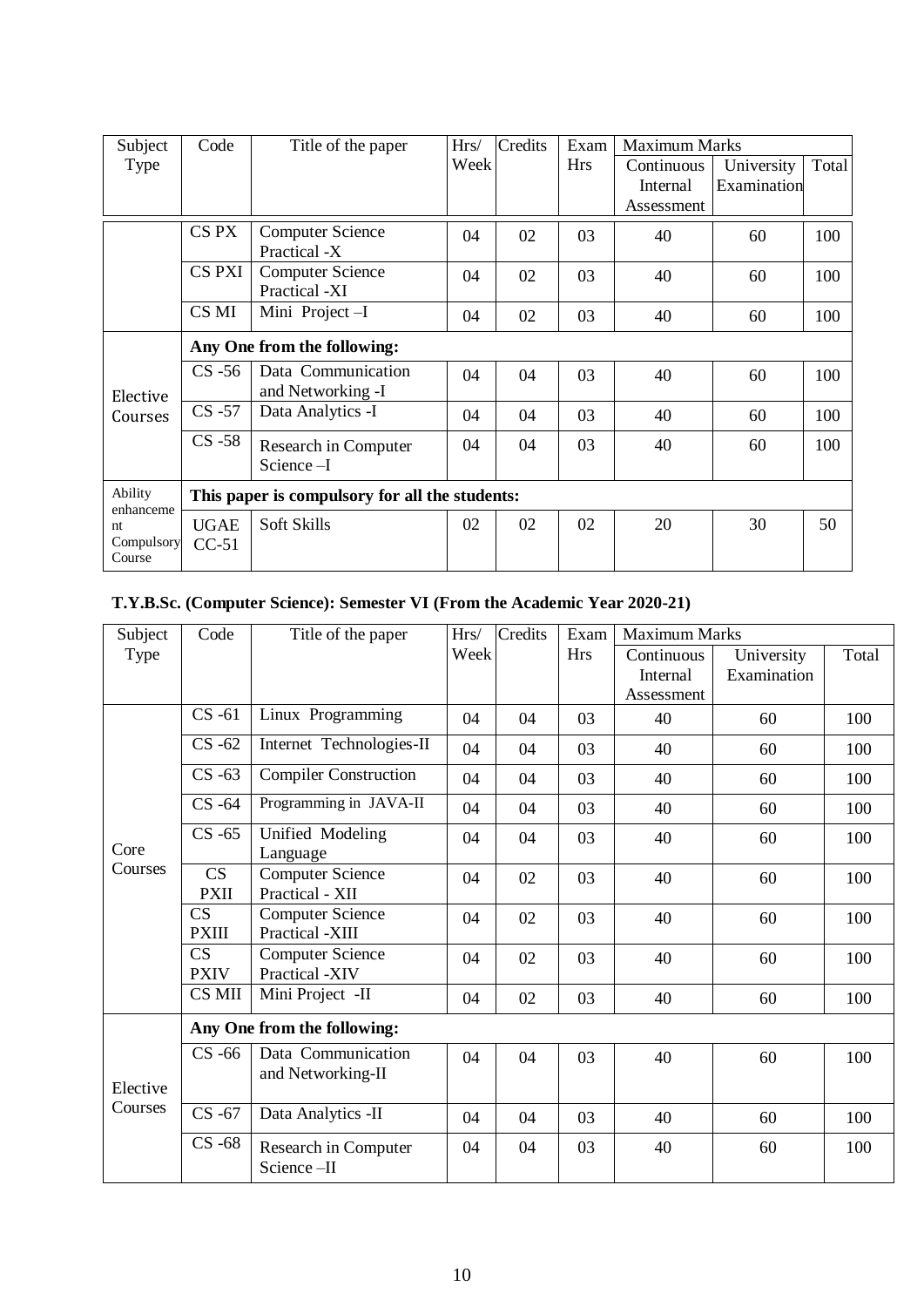#### **7. SCHEME OF TEACHING:**

| Semester                                       | Subject      | Work Load / Week |                 |       |           |
|------------------------------------------------|--------------|------------------|-----------------|-------|-----------|
|                                                |              | Theo             | <b>Tutorial</b> | Total | Practical |
|                                                |              | ry               |                 |       |           |
| F.Y.B.Sc(Computer Science) Semester – I & II   | Each subject | 2                |                 | 03    | 04        |
| S.Y.B.Sc(Computer Science) Semester – III & IV | Each subject | 3                |                 | 04    | 04        |
| T.Y.B.Sc(Computer Science) Semester – $V & W$  | Each subject | 3                |                 | 04    | 04        |

#### **8. MEDIUM OF INSTRUCTION:**

The medium of instruction and examination shall be English.

#### **9. CHANGE OF COURSE**

As all the heads of the course are compulsory change of course is not allowed**.**

**10. SCHEME OF EXAMINATION:** The Assessment of Regular students of Bachelor of Science

(B.Sc.) course in the academic session 2018-19 and thereafter shall be based on

- a. University Examinations (UE),
- b. Internal Assessment (IA),
- c. Choice Based Credit System (CBCS), and
- d. Semester Grade Point Average (SGPA) and Cumulative Grade Point Average system (CGPA)

For each core and elective paper of 100 marks, there will be Internal Assessment of 40 marks and the University Examination of 60 marks/3 hours duration at the end of each semester. The 04 credit will be given to a student who secures at least 40% of marks allotted to each paper. A candidate who does not pass the examination in any subject or subjects in one semester will be permitted to reappear in such failed subject or subjects along with the papers of following semesters.

The Internal Assessment (IA) for each paper will be of 40 marks. The Internal Assessment may be in the forms as follows:

| a) Attendance                                 | 10 Marks |
|-----------------------------------------------|----------|
| b) Home Assignment/Tutorial/Test/Presentation | 15 Marks |
| c) Mid Semester Examination                   | 15 Marks |

Each practical examination for laboratory course is of 100 marks and three-hour duration. The mini project included in the in Semesters V and VI will be evaluated for 100 marks for the allotted credits by a panel consisting of one internal and one external examiner .For both laboratory course and mini project , there will be internal assessment of 40 marks and the university examination of 60 marks.

A candidate shall be permitted to proceed further from the first semester upto Fourth Semester Irrespective of his/her failure in any of the semester Examinations subject to the condition that the candidates should register for all the arrear subjects of earlier semesters along with current (Subsequent) semester subject. However he/she should have cleared all the papers at F.Y.B.Sc. (Comp. Sc.) I and II when He/She gets admission to T.Y.B.Sc. (Comp. Sc.) Sem V.

## **11. GRACING:**

The gracing shall be done as per existing rules of the University.

#### **12. VERIFICATION AND REVALUATION:**

There is provision for verification and revaluation of the result. A student can apply for the verification and revaluation of the result within the two weeks from the declaration of the results with the prescribed fee. The verification and revaluation shall be done as per the existing rules of the University.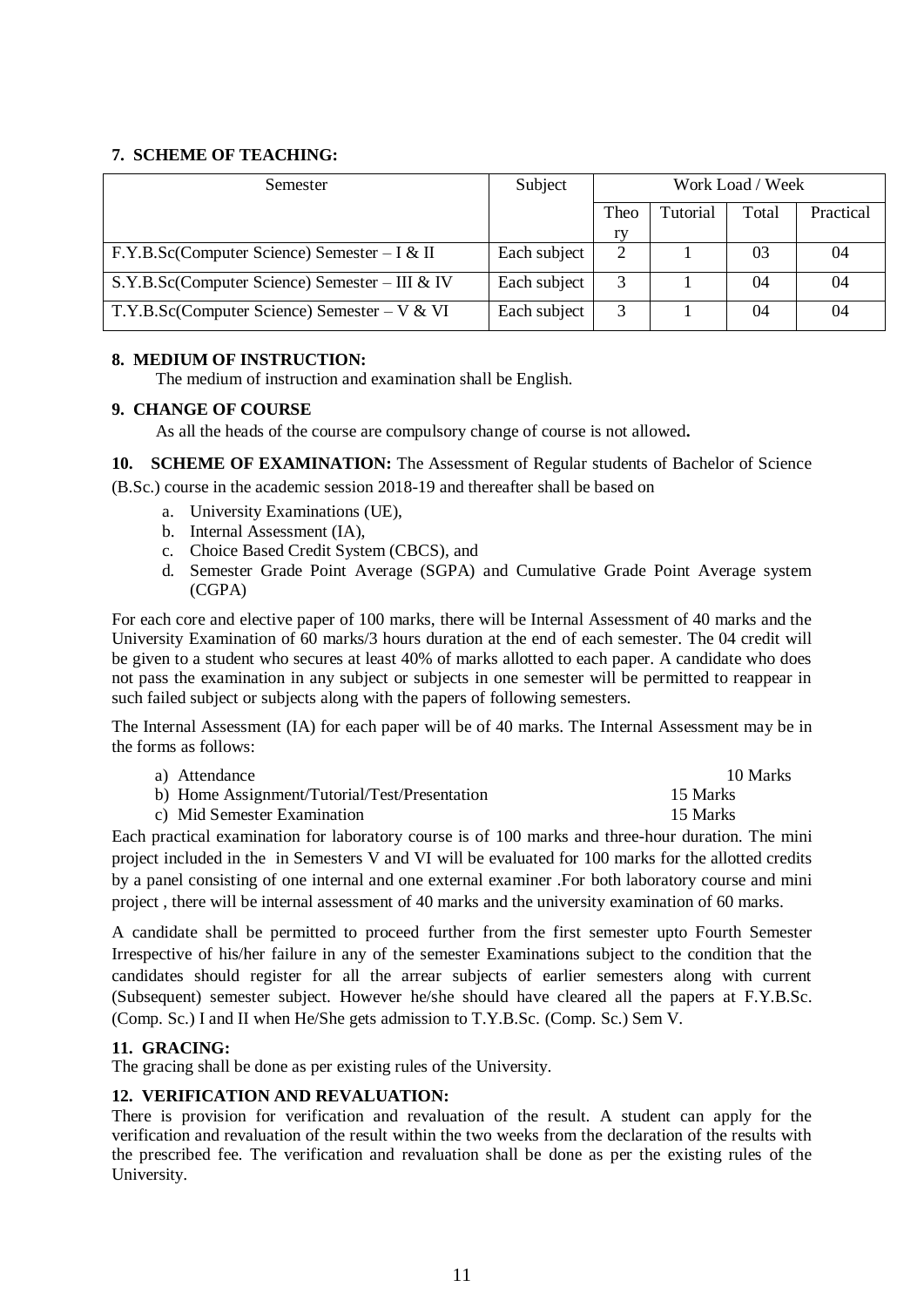#### **13. STANDARD OF PASSING:**

For all courses, both UE and IA constitute separate heads of passing. In order to pass in such courses and to earn the assigned credits, the learner must obtain a minimum grade point of 5.0 (40% marks) at UE and also a minimum grade point of 5.0 (40% marks) at IA.

If a student fails in IA, the learner passes in the course provided he/she obtains a minimum of 25% in IA and GPA for the course is at least 6.0 (50% in aggregate). The GPA for a course will be calculated only if the learner passes at the UE.

A student who fails at UE in a course has to reappear only at UE as a backlog candidate and clear the head of passing. Similarly, a student who fails in a course at IA has to reappear only at IA as a backlog candidate and clear the head of passing.

| Range of Marks (Out of 100) | Grade | <b>Grade Point</b> |
|-----------------------------|-------|--------------------|
| $80 \leq$ Marks $\leq 100$  |       | ПU                 |
| $70 \leq$ Marks $< 80$      |       |                    |
| $60 \leq$ Marks $< 70$      |       |                    |
| $55 \leq$ Marks $\leq 60$   | B+    |                    |
| $50 \leq$ Marks $< 55$      |       |                    |
| $40 \leq$ Marks $< 50$      |       |                    |
| Marks $< 40$                |       |                    |

The 10-point scale Grades and Grade Points according to the following table.

The performances at UE and IA will be combined to obtain the Grade Point Average (GPA) for the course. The weights for performance at UE and IA shall respectively be 60% and 40%.

GPA is calculated by adding the UE marks out of 60 and IA marks out of 40. The total marks out of 100 are converted to grade point, which will be the GPA

#### **Formula to calculate Grade Points (GP)**

Suppose that '*Max*' is the maximum marks assigned for an examination or evaluation based on which GP will be computed. In order to determine the GP, Set *x* = *Max* / 10 (since we have adapted 10-point system). Then GP is calculated by the formulas shown as below.

| Range of Marks at the evaluation | <b>Formula for the Grade Point</b> |
|----------------------------------|------------------------------------|
| $8x \leq$ Marks $\leq 10x$       |                                    |
| $5.5x \leq$ Marks $\leq 8x$      | Truncate (Marks/x) +2              |
| $4x \leq$ Marks $\leq 5.5x$      | Truncate (Marks/x) +1              |

Two kinds of performance indicators, namely, the Semester Grade Point Average (SGPA) and the Cumulative Grade Point Average (CGPA) shall be computed at the end of each term. The SGPA measures the cumulative performance of a learner in all the courses in a particular semester, while the CGPA measures the cumulative performance in all courses since his/her enrolment. The CGPA of learner when he/she completes the programme is the final result of the learner.

The SGPA is calculated by the formula SGPA= $\frac{\sum C k \times GPR}{\sum C k}$ , where  $C_k$  is the credit-value assigned to a course and *GPk*is the GPA obtained by the learner in the course. In the above, the sum is taken over all the courses that the learner has undertaken for the study during the semester, including those in which he/she might have failed or those for which he/ she remained absent. **The SGPA shall be calculated up to two decimal place accuracy.**

The CGPA is calculated by the formula CGPA= $\frac{\sum C k \times GPR}{\sum C k}$ , where  $C_k$  is the credit-value assigned to a

course and  $GP_k$  is the GPA obtained by the learner in the course. In the above, the sum is taken over all the courses that the learner has undertaken for the study from the time of his/her enrolment and also the during the semester for which CGPA is calculated, including those in which he/she might have failed or those for which he/she remained absent. **The CGPA shall be calculated up to two decimal place accuracy.**